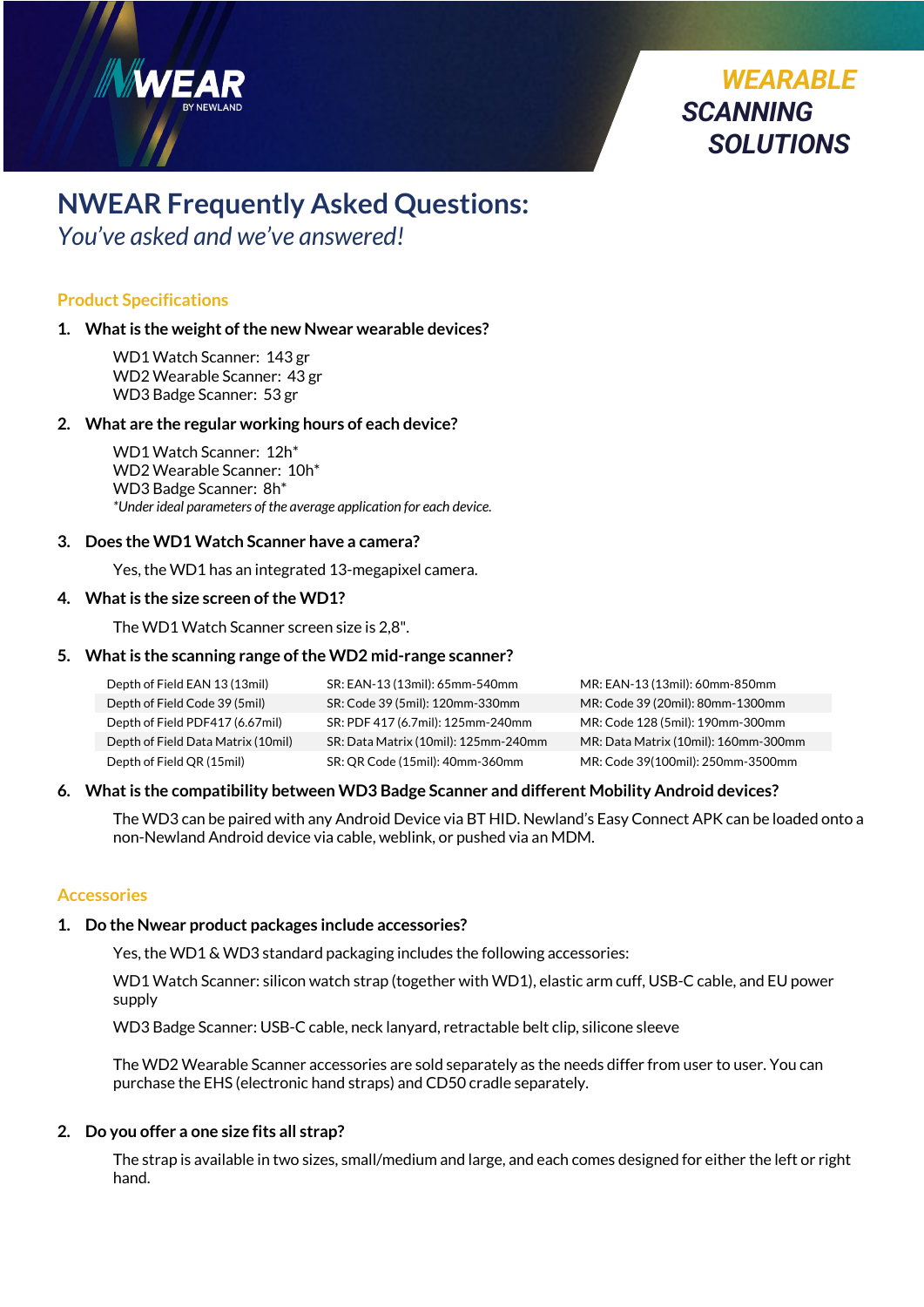

# *WEARABLE SCANNING SOLUTIONS*

#### **Battery**

**1. Are there hot-swap batteries available in Nwear devices?**

> Not currently, but this may be introduced in later generations.

#### **2. If the battery wears out, is the unit completely dead?**

No. If the battery runs out of charge, it needs to be recharged via cradle or cable. If the battery is at EOL, the device can be sent for a battery refresh.

# **BUT REMEMBER**

The WD2 devices are already set to cope with high scanning demands and last an entire shift. When combined with the WD1, you receive real-time information on battery life to prevent ever being in a situation where workers run out of power.

Additionally, the price point of the WD2 makes it comparably affordable for ultra-intensive scanning applications. Our tip is to have an oversupply of devices to create a rolling, hot-swappable system of units rather than just batteries. The EasyConnect APK makes this swap easy.

#### **Deliveries, Stock & Pricing**

#### **1. What timing do you foresee for the release of the WD2 mid-range version?**

New stock of WD2 Mid-Range will be available before the end of April 2022.

#### **2. When will the first deliveries begin?**

We have already started with the first deliveries!

#### **3. When will the price list be shared?**

The pricing has already been released to Newland Distributors and Partners.

#### **Warranty**

#### **1. How long is the warranty?**

The standard warranty on all three devices is two years. In addition to the standard warranty, we offer warranty extensions of 3 years and comprehensive services for the same duration, including an option to provide a battery refresh.

#### **2. Is the process for device warranties the same for Nwear devices as it is for Newland devices?**

Yes, please refer to our warranty conditions: https://www.newland-id.com/en/services/warranties

#### **Demo Kits & Marketing Materials**

#### **1. When will we see the demo kits?**

Demo Kits are now available via this sign-up form: https://share.hsforms.com/1MV9LqassSyWzprdYza5gOA4ss8v

#### **2. Will we be able to access the promotional video?**

Yes. Please find the promotional video via the link: https://www.youtube.com/watch?v=qvYWg\_Ke6ng

#### **3. When will datasheets/images be available through the website/marketing?**

They are currently available in the Nwear Marketing Kit. Please send a message to marketing@newland-id.com if you would like to receive the Nwear Marketing Kit. The datasheets are available via the website.